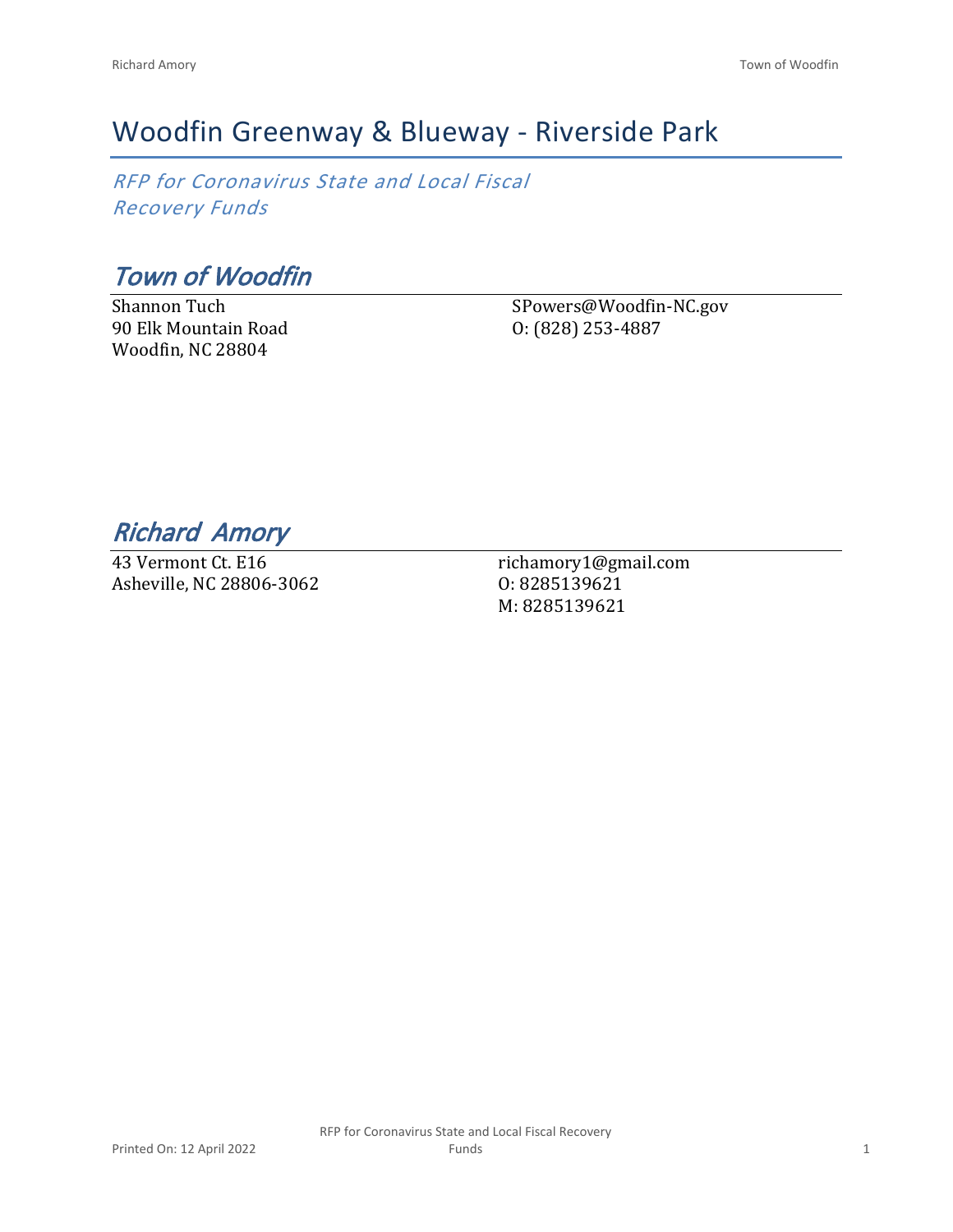# Application Form

## *Question Group*

Buncombe County requests proposals for projects to help the community recover from and respond to COVID-19 and its negative economic impacts.

Buncombe County has been awarded \$50,733,290 in Coronavirus State and Local Fiscal Recovery Funds (Recovery Funding), as part of the American Rescue Plan Act. To date, Buncombe County has awarded projects totaling \$23,093,499, leaving a balance of \$27,639,791 available to award.

Visit [http://www.buncombecounty.org/recoveryfundinghttp://www.buncombecounty.org/recoveryfundingwww.b](http://www.buncombecounty.org/recoveryfunding) [uncombecounty.org/recoveryfundinghttp://www.buncombecounty.org/recoveryfundinghttp://www.buncombeco](http://www.buncombecounty.org/recoveryfunding) [unty.org/recoveryfundinghttp://www.buncombecounty.org/recoveryfundinghttp://www.buncombecounty.org/re](http://www.buncombecounty.org/recoveryfunding) [coveryfunding](http://www.buncombecounty.org/recoveryfunding) for details.

This infusion of federal resources is intended to help turn the tide on the pandemic, address its economic fallout, and lay the foundation for a strong and equitable recovery.

Buncombe County is committed to investing these funds in projects that:

- Align to county strategic plan and community priorities
- Support equitable outcomes for most impacted populations
- Leverage and align with other governmental funding sources
- Make best use of this one-time infusion of resources
- Have a lasting impact

Proposals shall be submitted in accordance with the terms and conditions of this RFP and any addenda issued hereto.

Click [here](https://www.buncombecounty.org/common/purchasing/Buncombe%20Recovery%20Funding%20RFP%202022.pdf) for the full terms and conditions of the RFP

#### **Organization Type\***

Public

#### **Nonprofit documentation**

If nonprofit, attach IRS Determination Letter or other proof of nonprofit status.

#### **Name of Project.\***

Woodfin Greenway & Blueway - Riverside Park

#### **New/Updated Proposal\***

Is this a new project proposal or an updated version of a proposal submitted during the earlier (July 2021) Recovery Funding RFP?

> RFP for Coronavirus State and Local Fiscal Recovery Funds 2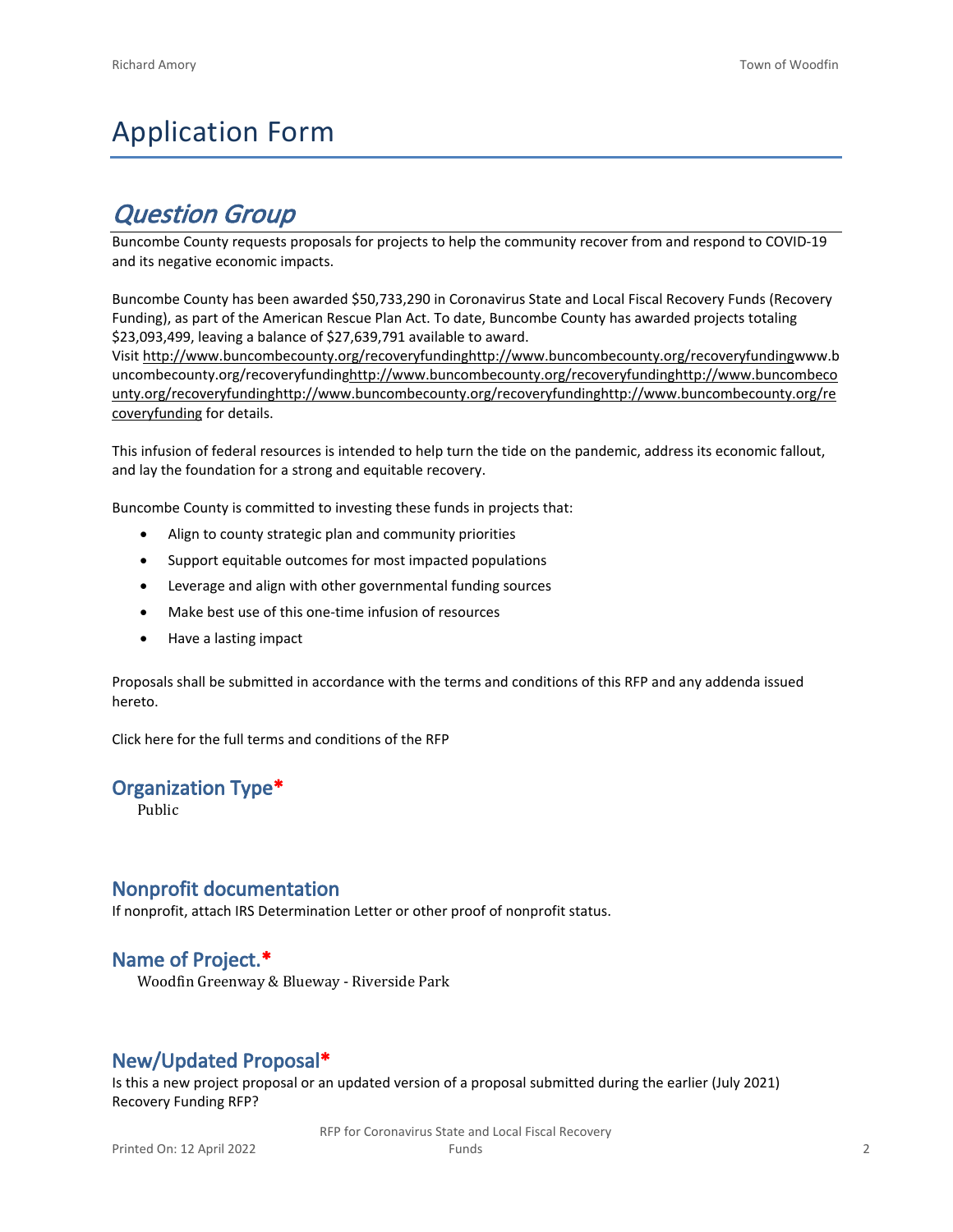New project proposal

#### **Amount of Funds Requested\***

\$250,000.00

#### **Category\***

Please select one:

- Affordable Housing
- Aging/Older Adults
- Business Support/Economic Development
- Environmental/Climate
- Homelessness
- K-12 Education
- Infrastructure and/or Broadband
- Mental Health/Substance Use
- NC Pre-K Expansion
- **Workforce**

Environmental/Climate

#### **Brief Project Description\***

Provide a short summary of your proposed project.

The Woodfin Greenway and Blueway (WGB) will offer Woodfin residents greater access to the French Broad River and connectivity to other resources, as well as new recreation options for the 6.9 million locals and visitors who are drawn to the river every year. A collaboration among the Town of Woodfin, Buncombe County and RiverLink, the WGB includes 5 miles of new greenways connecting two parks, an in-stream "Wave" and conservation measures to improve and sustain the river's health. The expansion and improvement of Riverside Park is a centerpiece of the WGB plan. This project adds 4.5 acres, formerly used as landfill, to the south of the existing park to create a cohesive 8.5-acre park and trail system in a census tract identified as an Area of Persistent Poverty. Woodfin voters endorsed the project overwhelmingly with a 2016 bond referendum. The expected benefits include stronger environmental stewardship, better health and wellness for residents, and a more vibrant local economy.

#### **Project Plan\***

Explain how the project will be structured and implemented, including timeframe.

The WGB project consists of 3 greenway sections connected by Silver-Line Park and an expanded and improved Riverside Park, within the Town of Woodfin. At Riverside Park, multiple green infrastructure elements will guard the river's health and minimize environmental impact. To address stormwater drainage, a bioretention treatment swale and bioretention areas in the parking lot and two other areas will mitigate the

RFP for Coronavirus State and Local Fiscal Recovery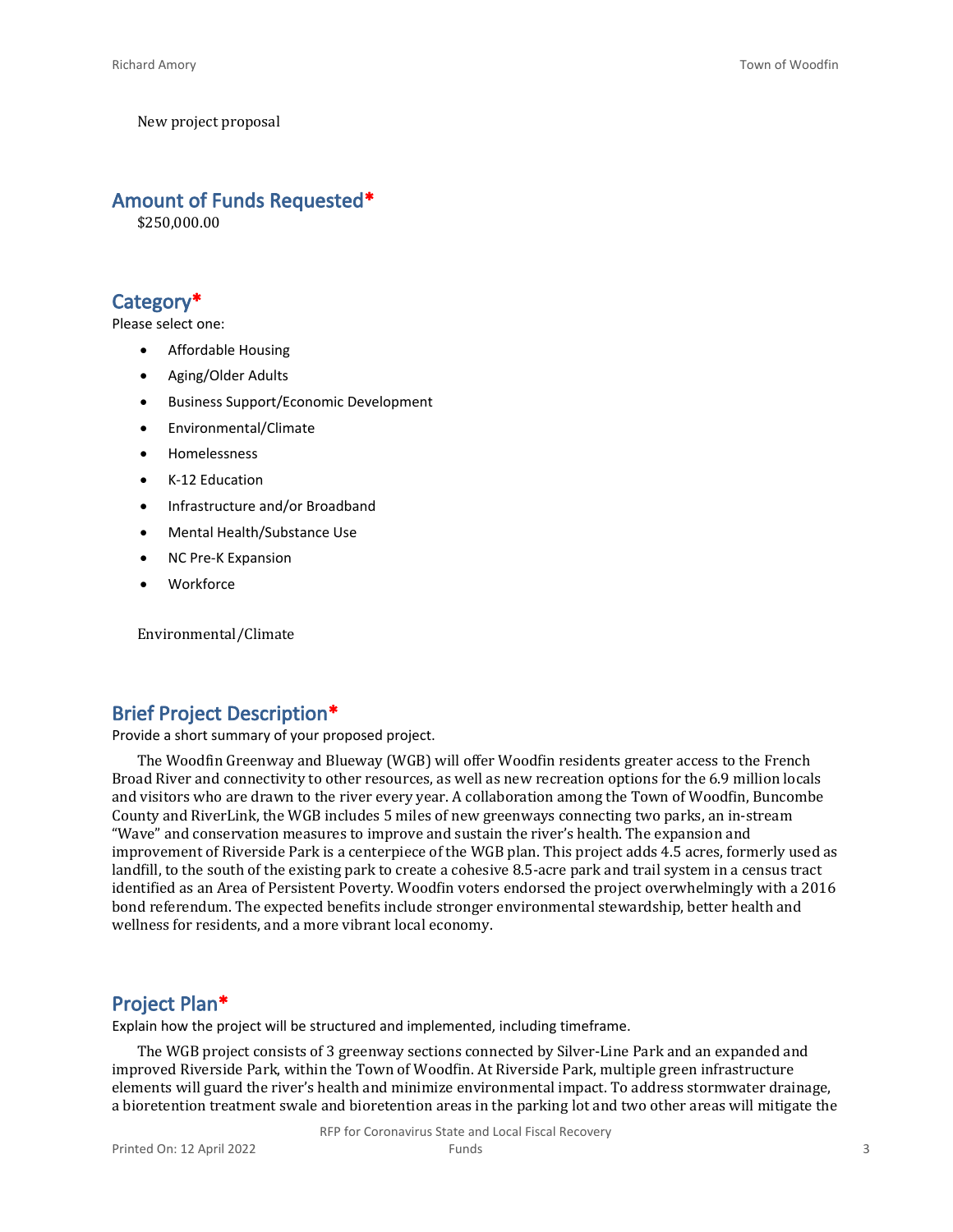effect of the trails, parking area and other hard surfaces by slowing the flow of water and filtering pollutants, including sediment, the primary cause of degraded water quality in the FBR. In addition, the French Broad's bank will be stabilized with plantings and boulder groupings.

To the south of the existing park, the WGB has reclaimed 4.5 degraded acres that were used as a landfill and industrial storage site. The project design includes the excavation, removal and proper disposal of 23,869 cubic yards of landfill materials. The area will be restored to natural grade and replanted with native vegetation. The resulting landform post-excavation will make the site more resilient and less susceptible to the negative effects of flooding. As well, areas of the landfill that remain will be better-stabilized relative to flood hazard.

Proposed improvements include the following recreational facilities: a paved entrance plaza; nearly a mile of hard-surface trails; beach-type access areas; a larger boat launch for small boats/floats; a terraced seating area/amphitheater; a large viewing pavilion; lawn areas for open play; and additional picnic facilities. A new facility with restrooms and changing rooms and a 68-space parking area will be built on the southern section of the park.

The construction of Silver-Line Park represents the first phase of the WGB project, which culminates in that park's grand opening on April 21, 2022. Riverside Park expansion is currently in the design, engineering and permitting phase, to be completed by September 2022. Site preparation—including the environmental remediation described above—will occur over a 6-month period from the fall of 2022 to the spring of 2023. Construction will commence in mid-2023 and should be complete within 18 months. The completion of the three greenway sections by 2025 will tie the entire project together and connect to Asheville's greenways. A proposed in-stream feature adjacent to Riverside Park—the whitewater "Wave"—is an additional project to be addressed during the park's land-based construction. The park's land design assumes and will account for the presence and impact of the Wave.

Project partners include: Buncombe County, which leads greenway development; Asheville-based nonprofit RiverLink, which leads fundraising and outreach efforts; and the Town of Woodfin, which leads park development, provides a dedicated project manager, special projects coordinator and strategic advisors, and convenes an Advisory Committee to provide the community a voice.

#### **Statement of Need\***

Describe the need that this project will address. Include data to demonstrate the need, and cite the source of the data.

Woodfin is an historically blue-collar town with remnants of what was once a strong manufacturing economy, based along the French Broad River. Riverside Park is located in a census tract identified as an Area of Persistent Poverty (U.S. Department of Transportation), and the Town itself is relatively more diverse and economically disadvantaged than Buncombe County overall. The share of residents identifying as Hispanic is nearly twice as large in Woodfin as in the County (12.9% vs. 6.8%). Other measures include those lacking college degrees (63% vs. 58.6%), those without health insurance (21.4% vs. 14.6%) and those living in poverty (21% vs 14%). (2021, U.S. Census Bureau).

Towns like Woodfin, located at the industrial edges of urbanized areas, are often the least likely to offer opportunities for healthy outdoor recreation and safe multi-modal transportation options. They are also more likely to suffer from environmental inequities, like the dumping of waste materials. Riverside Park Expansion and the greater WGB effort are regionally-important projects that stem from decades of visioning and planning at the broad community level. They represent a course correction after decades of mismanagement of the river ecosystem and failure to nurture the community's relationship with this most valuable natural resource. Key pieces of this history include advocacy and restoration leadership by RiverLink (founded in 1986), development of Asheville's Wilma Dykeman Riverway Plan in 2004, and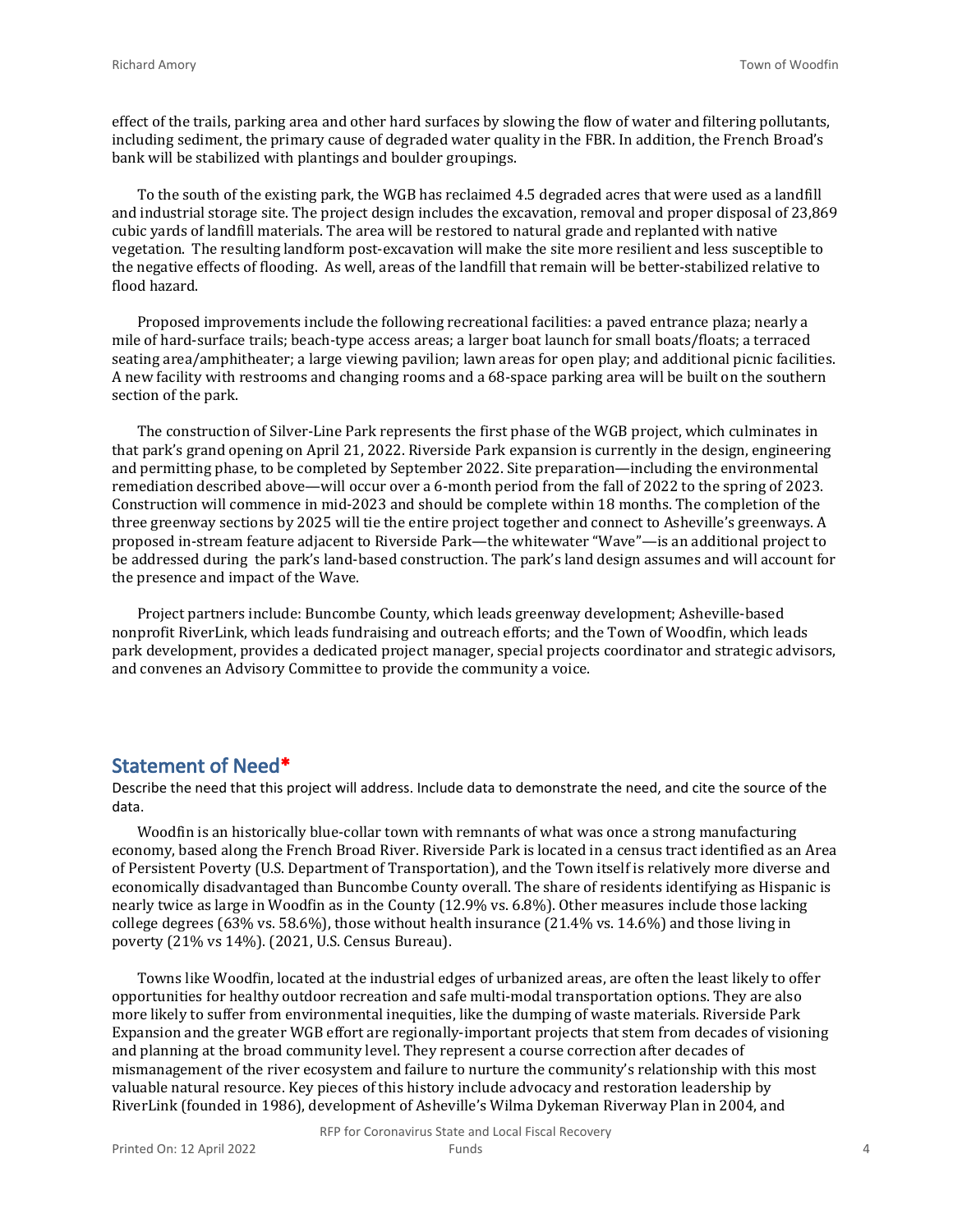creation of the county-level Riverfront Redevelopment Commission, on which Woodfin actively participates, in 2010.

Local demand for the WGB was powerfully demonstrated by the successful \$4.5 million bond referendum, which was approved by 71% of Woodfin voters in 2016 to help fund the WGB, including Riverside Park Expansion. In 2021, approximately 650 public survey respondents voiced their overwhelming support for Riverside Park's completion as a community gathering place along the river.

#### **Link to COVID-19\***

Identify a health or economic harm resulting from or exacerbated by the public health emergency, describe the nature and extent of that harm, and explain how the use of this funding would address such harm.

The pandemic of 2020-2021 made it impossible to ignore the critical public health role of outdoor spaces and physical activity. Use of Buncombe County Parks rose dramatically during this time. From 2019 to 2021, in the month of March alone, car counters logged a 143% increase in park visitors, from 71,922 to 174,573. While the heavier use of parks is good for the community's health and wellness, the capacity and condition of the current infrastructure, and the environmental impact of its use, are significant vulnerabilities.

Located in the heart of Woodfin, Riverside Park is small, outdated and in need of structural repair, ecological restoration, and a more flood-resistant design. Once its improvement and expansion are complete, the park will be a key asset to residents, a demonstration of Woodfin's outdoor recreation vision and conservation values, and an economic engine that may be more resilient in the face of future pandemics.

Based on the region's demographics and other communities' experiences with similar facilities, an estimated 400,000+ people per year will use the greenway network in Asheville and Woodfin, and many will begin / end in or visit Riverside Park given its convenient location and co-location with the Wave. Local outfitters estimate that on-water recreation on the French Broad River is currently at about 100,000 annual users and growing. The five current public access sites along the river are often overcrowded and Woodfin has just one.

The proposed improvements will generate high usage, which will create jobs and increase revenue for new and existing outdoor recreation-based businesses (rentals and sales of canoes, kayaks, tubes, bicycles and fishing gear, lessons and tours) as well as food and drink vendors in and near Riverside Park. Once completed and connected to Asheville's greenways, Riverside Park and the Wave could draw an average of 1,000 people daily (based on data from the Swamp Rabbit Trail and American Tobacco Trail).

#### **Population Served\***

Define the population to be served by this project, including volume and demographic characteristics of those served.

The Town of Woodfin has a population of 7,936, of which 77.5% identify as White, Non-Hispanic. Those who identify as Hispanic represent 12.9%. Of the remaining, 4% identify as Asian, 2.1% African-American, 1.2% American Indian or Alaskan Native and 2.2% identify with Two or More Races. The foreign-born population is 8.7%, higher than the 6% foreign-born in Buncombe County and 7.3% in Asheville. Woodfin's poverty rate of 20.9% is significantly higher than the County's (13.9%) and its median household income of \$50,794 is 8% lower than the County median. Despite having a less economically-advantaged population, median gross rent is 15% higher in Woodfin than in Buncombe County as a whole. One bright spot is that economic activity in Woodfin is, by one measure, relatively more inclusive. Of all businesses in the Town, 16%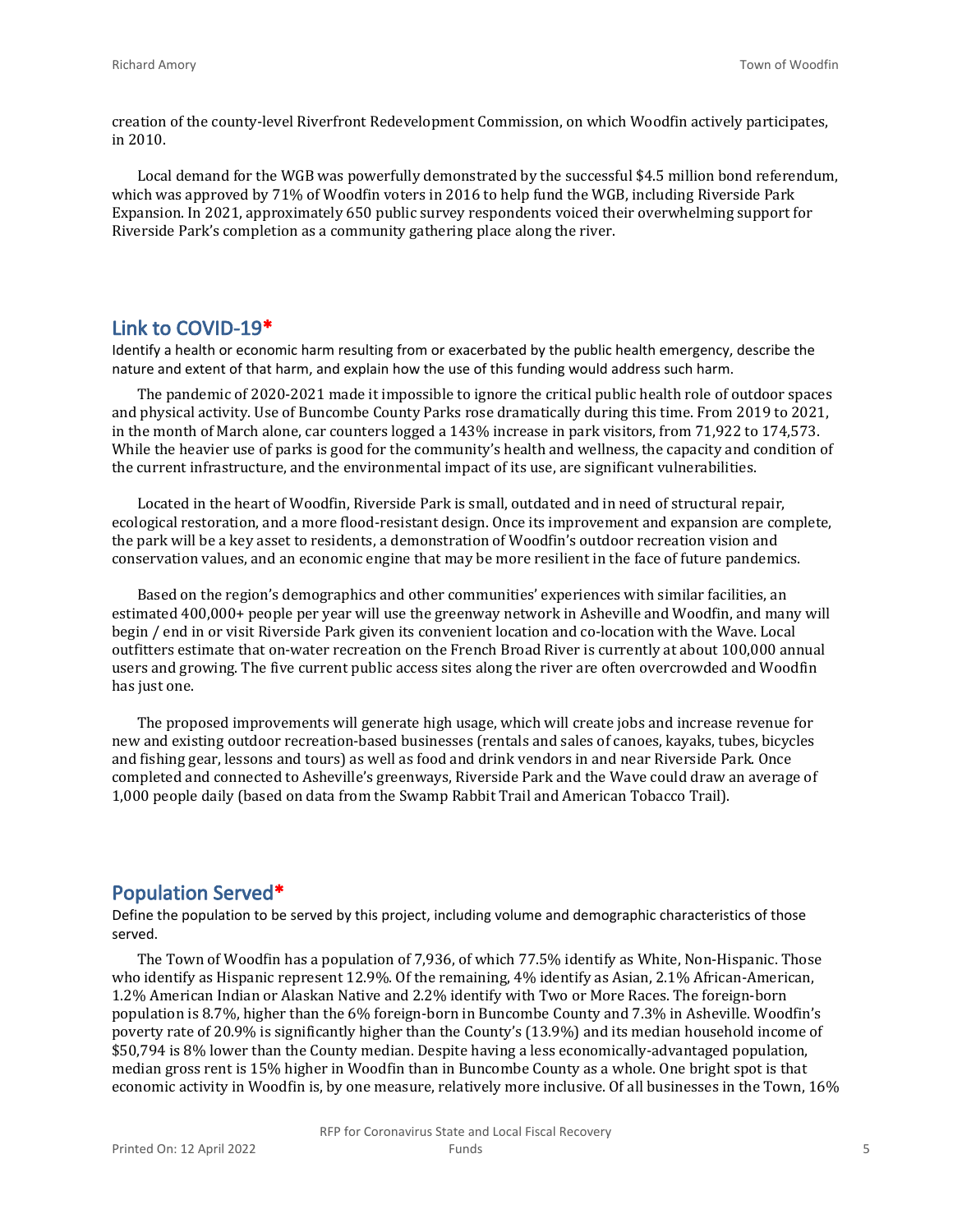are minority-owned, compared to just 10% in Asheville and 7% in the County. (2012-2021, U. S. Census Bureau)

#### **Results\***

Describe the proposed impact of the project. List at least 3 performance measures that will be tracked and reported. If possible, include baselines and goals for each performance measure.

The expansion and improvement of Riverside Park, and the protections against flooding and erosion it requires, represent our single largest step toward fulfilling the WGB vision. The WGB's long-term impacts include enhanced quality of life, multi-modal connectivity to work and school, better health and wellness and economic opportunity. The Town will track the project's near-term impact in Riverside Park in terms of: 1) overall usage; 2) usage by Woodfin residents; and 3) benefit to the river, measured as erosion control and reduction in sedimentation.

#### **Evaluation\***

Describe the data collection, analysis, and quality assurance measures you will use to assure ongoing, effective tracking of contract requirements and outcomes.

The Town of Woodfin does not currently have a system for tracking use of parks and greenways. We will establish a system to be used at Riverside Park. Monthly car and pedestrian counts conducted while the park is still open, prior to site preparation and construction, will establish baselines. We will set usage goals for the completed park with reference to these baselines. We will also conduct periodic surveys of park users to track demographics and shares of users residing in Woodfin, in Buncombe County outside of Woodfin and outside of the County.

Once the design is finalized and the environmental reviews complete, we will establish a list of goals for the health of the section of the French Broad River that Riverside Park borders. A Certified Erosion Prevention & Sediment Control Inspector (CEPSCI) will take baseline measurements and conduct periodic inspections to measure against those goals.

#### **Equity Impact\***

How will this effort help build toward a just, equitable, and sustainable COVID-19 recovery? How are the root causes and/or disproportionate impacts of inequities addressed?

Public parks and greenways are shared assets that can help mitigate income-based disparities in health and quality of life. However, access to green spaces increases property values and can drive up housing costs, resulting in gentrification and even greater inequity. The Town of Woodfin and our WGB project partners are sensitive to the inherent risks of public investments of this type and to the concerns of the "just green enough" movement, which argues against over-investment in green amenities at the expense of other equityfocused interventions. We are committed to balancing our efforts to improve Woodfin's environment, quality of life and economy with support for policies and programs that will ensure the availability of affordable housing in the Town and will engage our most vulnerable populations.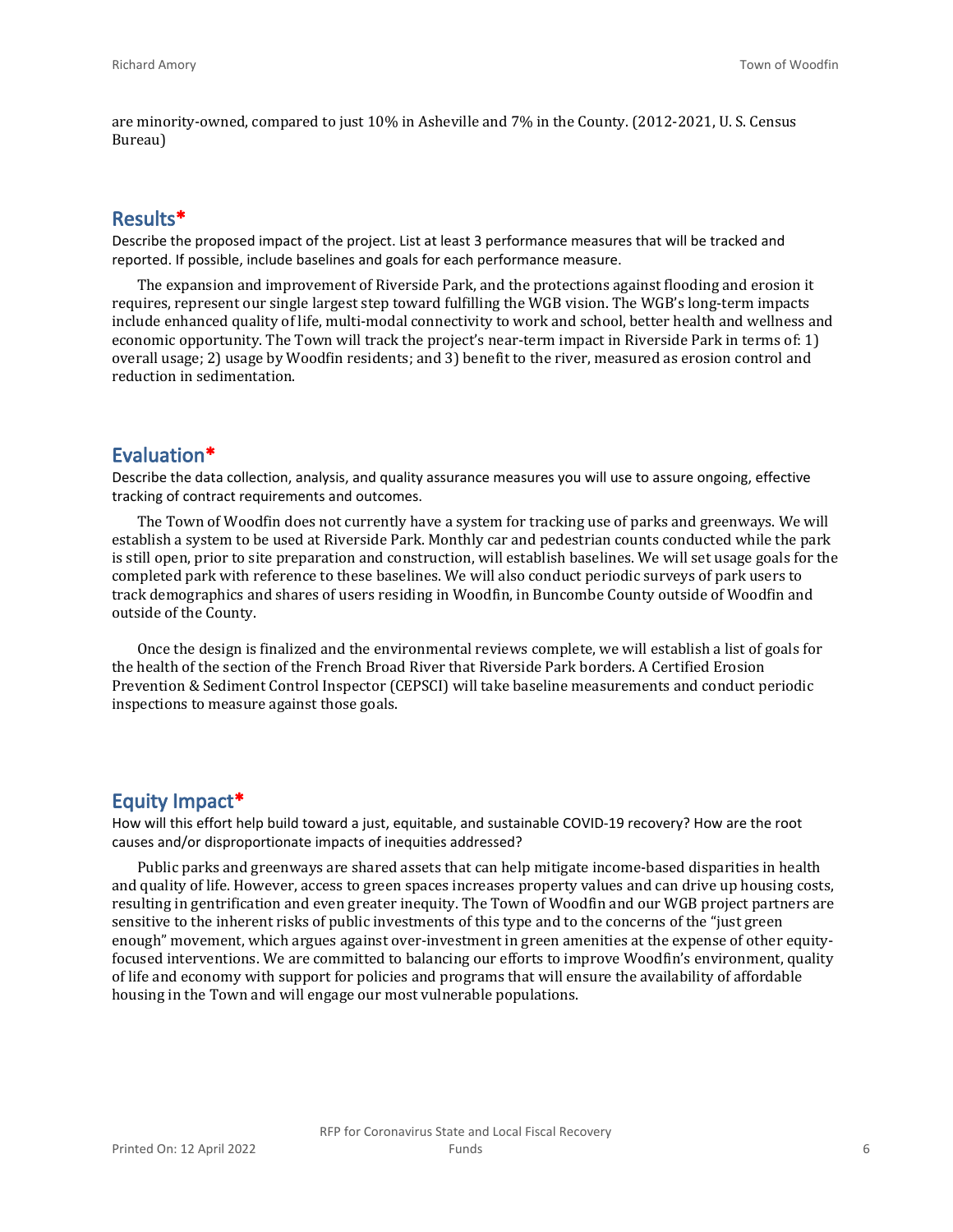#### **Project Partners\***

Identify any subcontractors you intend to use for the proposed scope of work. For each subcontractor listed, indicate:

- 1.) What products and/or services are to be supplied by that subcontractor and;
- 2.) What percentage of the overall scope of work that subcontractor will perform.

Also, list non-funded key partners critical to project.

Equinox Environmental, a local planning and environmental design firm, is designing Riverside Park's expansion and improvement. This contract represents approximately 10% of the scope of work (by cost). The general contractor and subcontractors that will execute site preparation and construction will not be identified until the project is put out to bid. The subcontracting categories and estimated project share of each are as follows: General Contractor - Site Prep, Grading, General Site Work - 77%; Plumbing - 1%; Electrical - 3%; Pavilion Delivery & On-site Construction - 4%; Prefabricated Restroom Delivery and Installation - 4%; Geotechnical Engineering - 0.5%; Utility Services - 0.5%.

Key partners critical to the project include Buncombe County and RiverLink.

#### **Capacity\***

Describe the background, experience, and capabilities of your organization or department as it relates to capacity for delivering the proposed project and managing federal funds.

In recognizing the complexities of a project like the WGB, the Town of Woodfin hired a dedicated project manager in 2021. The project manager reports to the Town Manager and coordinates among all project partners. A cross-functional team of town staff and contractors has responsibility for delivery of the project and for management of local, state, and federal funds.

The Town of Woodfin project team:

Town Manager Shannon Tuch has 20+ years of leadership experience working for the City of Asheville in the area of land use and community development.

Project and Facilities Manager Luke Williams leveraged nearly 19 years of civil engineering experience to oversee a \$40 million project portfolio for a major regional manufacturer.

Finance and Budget Director Sheri Powers has 30 years of leadership experience working for Buncombe County Sheriff's Office and other local governments in NC and Florida, where she utilized her accounting and business experience to successfully administer state and federal grants and oversee capital projects.

Planning Director Adrienne Isenhower has 10+ years of experience in local government with an emphasis on the areas of land use and stormwater programming.

Grant Writer Rich Amory (contractor) has 17+ years across a broad range of human services, focusing in the areas of grants administration, data analysis, program research, and outcome evaluation.

Special Projects Consultant Eric Hardy (contractor) has nearly 29 years of leadership experience working for several NC and SC local governments with an emphasis on financial and project management.

To date, the Town has been awarded \$1.34 million in grants for Riverside Park and the Wave from the NC Departments of Environmental Quality and Parks and Recreation, as well as from the Asheville-Buncombe

RFP for Coronavirus State and Local Fiscal Recovery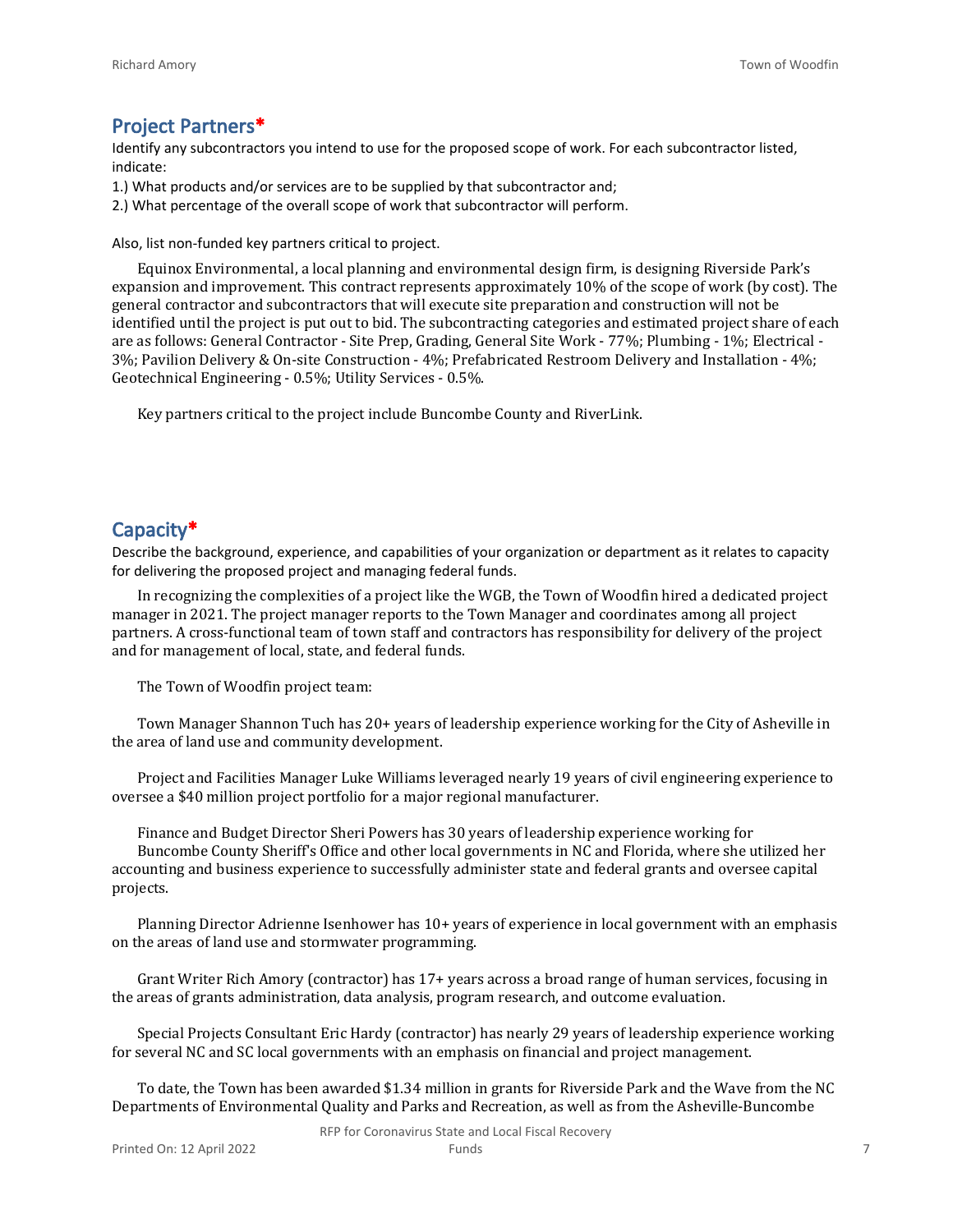Tourism Development Authority. Collectively, the project team continues to comply with reporting and performance requirements of these generous grantors.

#### **Budget\***

Provide a detailed project budget including all proposed project revenues and expenditures, including explanations and methodology. For all revenue sources, list the funder and denote whether funds are confirmed or pending. For project expenses, denote all capital vs. operating costs, and reflect which specific expenses are proposed to be funded with one-time Buncombe County Recovery Funds.

Download a copy of the budget form [HERE](https://buncombecounty.org/common/community-investment/grants/early-childhood-education/Recovery-Funds-budget-template.xlsx). Complete the form, and upload it using the button below.

WGB\_Recovery-Funds-budget-template.xlsx

#### **Special Considerations\***

Provide any other information that might assist the County in its selection.

The main stem of the French Broad River up to Craggy Dam, just north of Riverside Park, is currently on the North Carolina Department of Environmental Quality's draft 303(d) list, under the Clean Water Act. It is anticipated that this section will soon be officially listed as an "impaired" waterway, due to an excess of fecal coliform bacteria. Conserving the French Broad for future generations depends on the coordinated efforts of public and private entities throughout the watershed.

The river's health is inextricably tied to local determinants of health, but it will also determine the quality of recreational experiences it offers and will powerfully influence the next phase of Woodfin's development. The Town is extremely grateful for the County's partnership in the WGB project. By identifying it as a top priority, the County has elevated a local, small-town effort to a project of regional significance.

Running water has shaped the Southern Appalachian landscape for 270 million years and has made the region home to over 10,000 species of flora and fauna. It is recognized as one of the most biodiverse places on Earth. The new and expanded Riverside Park will connect the public to this story, allowing residents and visitors to walk the path of the French Broad River through time. Educating ourselves about where the river has been and what it has created will inevitably shed more light on the importance of protecting our rivers today. It will be a space that brings the community together to learn about the forces of nature that have influenced and inspired us to call this place home.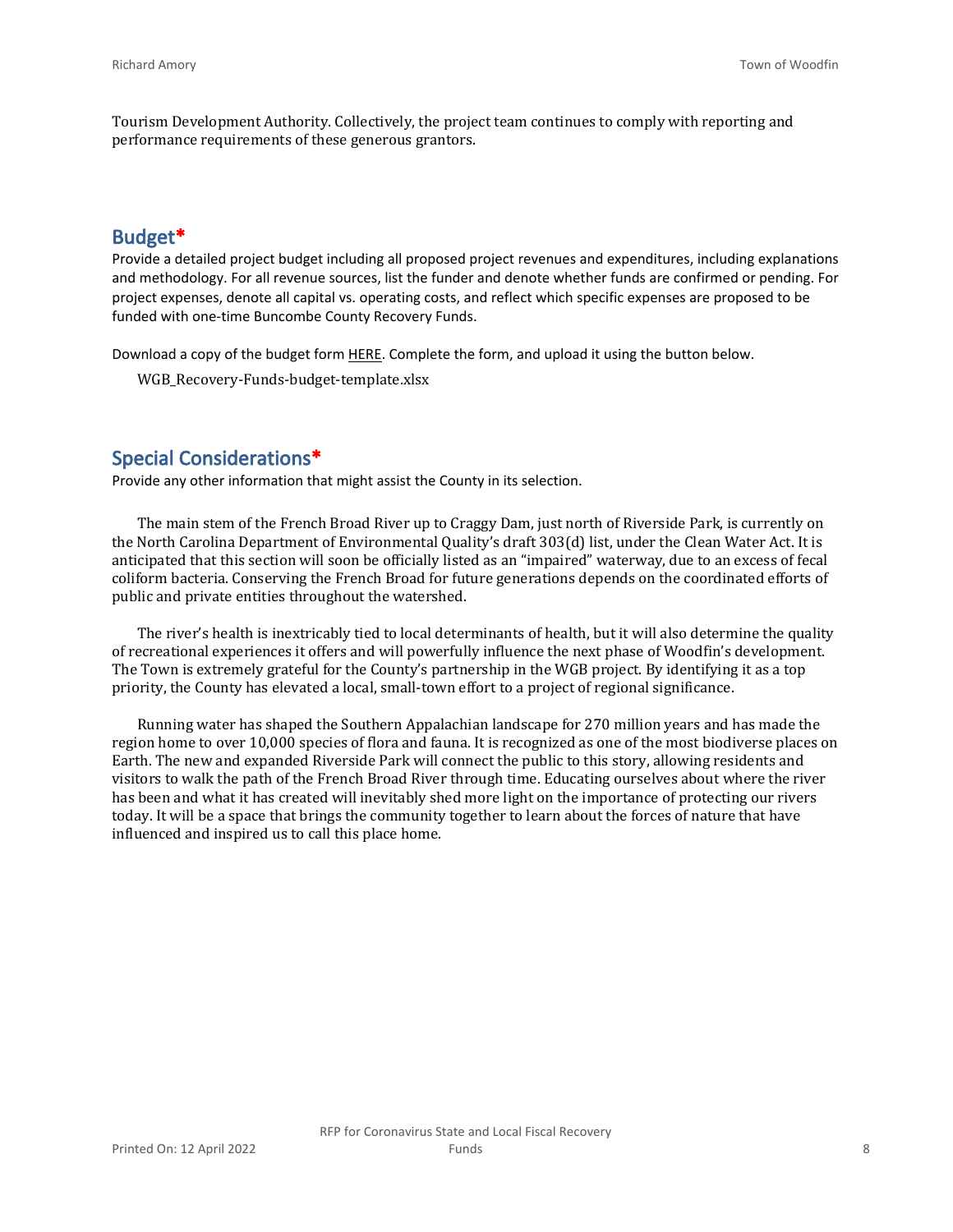# File Attachment Summary

### *Applicant File Uploads*

• WGB\_Recovery-Funds-budget-template.xlsx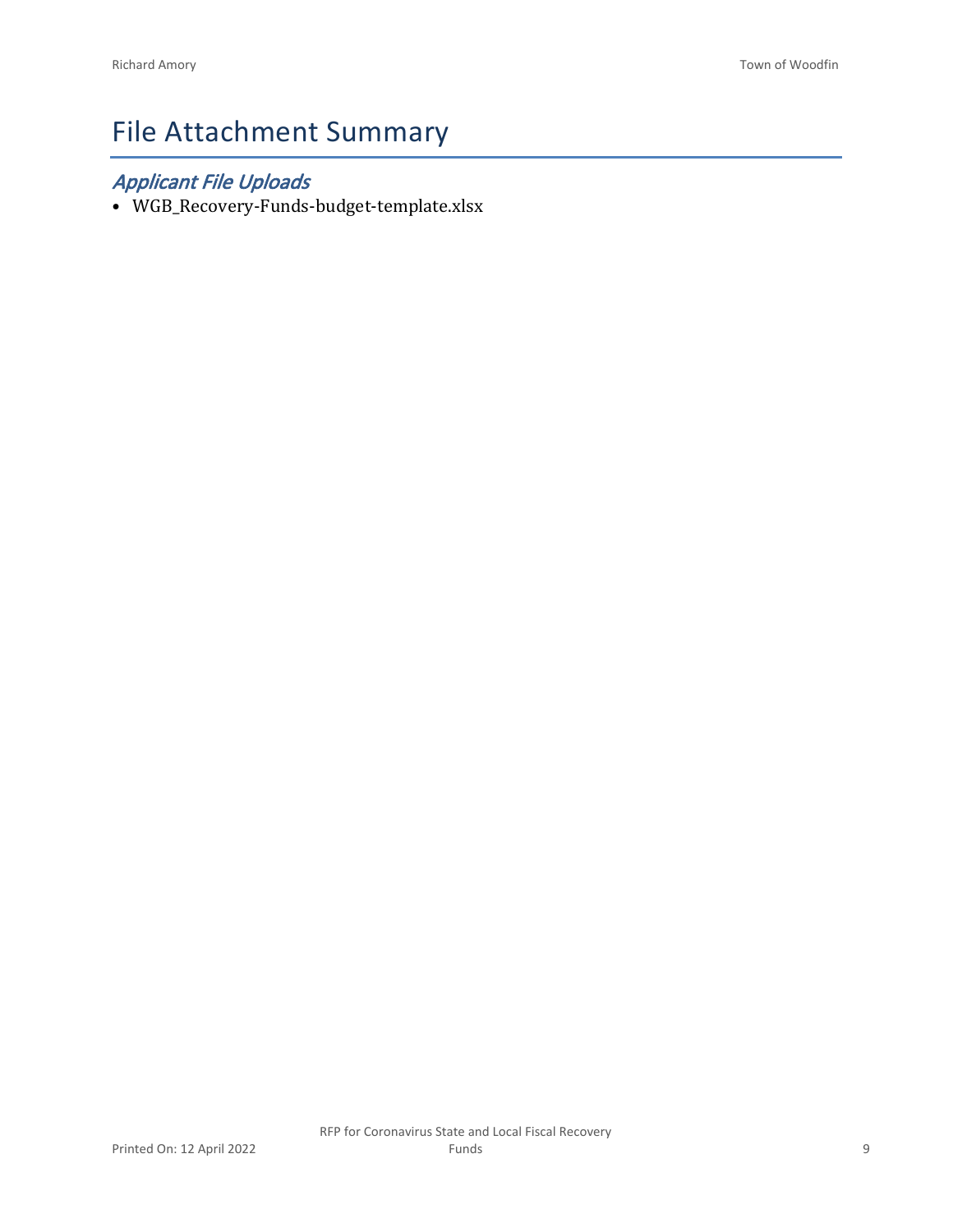#### **Coronavirus State and Local Fiscal Recovery Funds Proposed Project Budget**

| Organiza<br>Name. ו  | า of Woodfin<br>, Town                                             |
|----------------------|--------------------------------------------------------------------|
| <b>Project Name:</b> | ۱۸ <i>۱.</i><br>. Bluewav<br>Riverside Park<br>arov i<br>.<br>шwез |
| 'Amount Reauestea.   | \$250,000                                                          |

| <b>Proposed Project Revenue Funder</b>                                      |    | Amount                   | <b>Confirmed or Pending?</b> | <b>Notes</b> |
|-----------------------------------------------------------------------------|----|--------------------------|------------------------------|--------------|
| Proposed Buncombe COVID Recovery Funds                                      |    | 250,000.00   Pending     |                              |              |
| Woodfin General Obligation Bond proceeds                                    |    | 2,445,816.10   Confirmed |                              |              |
| Woodfin General Fund contribution                                           |    | 151,600,00   Confirmed   |                              |              |
| Buncombe County Tourism Development Authority TPDF grant                    |    | 140,000.00   Confirmed   |                              |              |
| NC Parks and Recreation Trust Fund                                          | \$ | 400,000.00   Confirmed   |                              |              |
| NC Department of Environmental Quality / Water Resources Development Grants | S  | 200,000.00   Confirmed   |                              |              |
| List other sources here                                                     |    |                          |                              |              |
| List other sources here                                                     |    |                          |                              |              |
| List other sources here                                                     |    |                          |                              |              |
| List other sources here                                                     |    |                          |                              |              |
| List other sources here                                                     |    |                          |                              |              |
| List other sources here                                                     |    |                          |                              |              |
| List other sources here                                                     |    |                          |                              |              |
| List other sources here                                                     |    |                          |                              |              |
| List other sources here                                                     |    |                          |                              |              |
| Total \$                                                                    |    | 3.587.416.10             |                              |              |

|                                  | Proposed              |                    |              | <b>Capital or Operating</b> |                                                                                                                                                                                                                                                                                                                                                                                                                                                                                                                                                                                                                                             |
|----------------------------------|-----------------------|--------------------|--------------|-----------------------------|---------------------------------------------------------------------------------------------------------------------------------------------------------------------------------------------------------------------------------------------------------------------------------------------------------------------------------------------------------------------------------------------------------------------------------------------------------------------------------------------------------------------------------------------------------------------------------------------------------------------------------------------|
| <b>Proposed Project Expenses</b> | <b>Recovery Funds</b> | <b>Other Funds</b> | Total        | Expense?                    | <b>Notes</b>                                                                                                                                                                                                                                                                                                                                                                                                                                                                                                                                                                                                                                |
| Land Acquisition                 |                       | $600,000.00$   \$  | 600,000.00   | Capital                     | 4.5 acres to south of existing park, acquired from Waste Pro                                                                                                                                                                                                                                                                                                                                                                                                                                                                                                                                                                                |
| Design Costs                     |                       | 585,538.00   \$    | 585,538.00   | Capital                     | Fees already paid to Equinox Environmental                                                                                                                                                                                                                                                                                                                                                                                                                                                                                                                                                                                                  |
| Site Grading and Preparation     | $95,963.55$   \$      | 1,609,353.85       | 1,705,317.40 | Capital                     | Mobilization; Clearing & Grubbing; Removal/Crushing In Place Of<br>Rigid Pavement; Demo And Haul Off (Structures And Debris);<br>Earthwork (Rough Grading, Excavation And Haul Off); Import<br>Structural Fill For Areas Of Over-Excavation; Fine Grading; MSD Man<br>Hole Set To Grade; Duke Light Pole Removed; Soil Testing;<br>Pavement Subgrade Stabilization; Building Subgrade Stabilization;<br>Pipe Culvert Stabilization; Tree Protection Fence; Invasive Removal                                                                                                                                                                 |
| Erosion Control                  | $19,336.86$   \$      | 324,288.14         | 343,625.00   | Capital                     | Iniet Protection; Outlet Protection; Ditch Outlet Protection;<br>Construction Entrance (Mudmat); Concrete Washout; Reinforced Silt<br>Fence; Reinforced Swale (Includes Erosion Control Matting, 3'<br>Width); Erosion Control Matting (100% Biodegradable, North<br>American Green); Rock Check Dams; Sediment Traps; (Includes<br>Baffles); Temporary Diversion Ditch; Temporary Slope Drain Pipe;<br>Temporary Seeding (Includes Straw); Coffer Dam (Non-Motorized<br>River Access); Temporary Stone Check Dams-Culvert Installation;<br>Temporary Stone Check Dams-Stream Crossing; Bypass Pumps,<br>Piping, Filter Bag, And Dissipator |